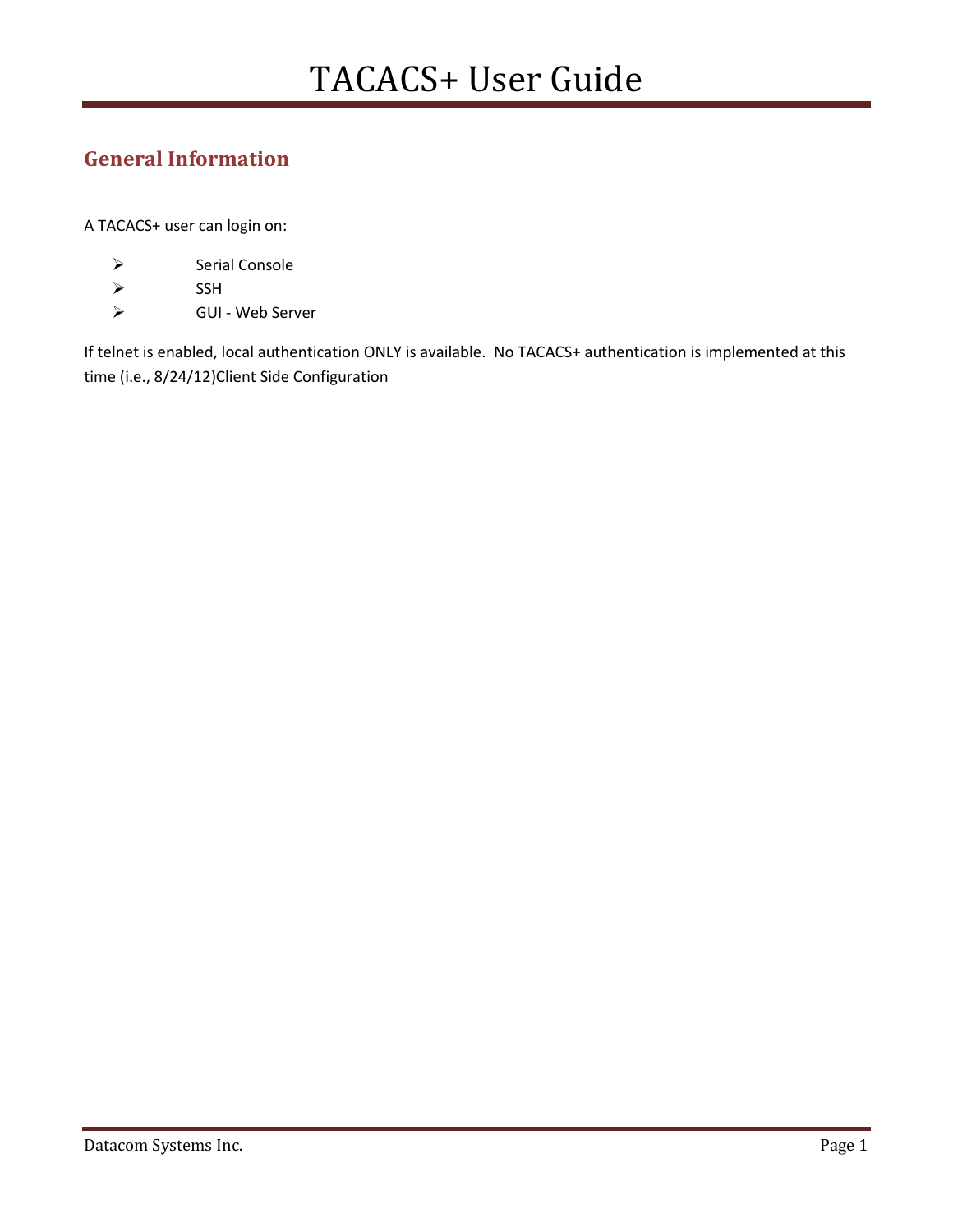# Client Configuration

## GUI Configuration

- 1. Define a TACACS+ Authentication Server Server
- 2. Define a TACACS+ Authorization Servers
- 3. Optionally you can change the default TACACS+ Timeout.
- 3. Optionally you can change the default TACACS+ Timeout.<br>4. Set the Authentication Order to your preference: TACACS only, TACACS/Local or Local/TACACS.

|                                                                       |       |                                          |               |                       | SYSTEM_NAME - ., ?!@\$%^&*_+=[]<>1234567890AaBbCcDdEeFfGgHhIiJjKkL | TradeView 1000<br><b>Administrator Logout</b> |  |  |
|-----------------------------------------------------------------------|-------|------------------------------------------|---------------|-----------------------|--------------------------------------------------------------------|-----------------------------------------------|--|--|
| Home                                                                  | Setup | Control                                  | <b>Status</b> | Help                  |                                                                    | <b>MOATACOM</b><br><b>Trading Solutions</b>   |  |  |
|                                                                       |       | Setup - Authentication and Authorization |               |                       |                                                                    |                                               |  |  |
| <b>Authentication Order</b>                                           |       |                                          |               |                       |                                                                    |                                               |  |  |
| 1. local<br><b>Authentication Order:</b><br>Change Order<br>2. tacacs |       |                                          |               |                       |                                                                    |                                               |  |  |
| <b>RADIUS Servers</b>                                                 |       |                                          |               |                       |                                                                    |                                               |  |  |
| <b>IP Address</b>                                                     |       | Port                                     | <b>Secret</b> |                       | <b>Timeout</b>                                                     |                                               |  |  |
|                                                                       |       |                                          | Add           | Edit<br><b>Delete</b> |                                                                    |                                               |  |  |
| <b>TACACS+ Authentication Servers</b>                                 |       |                                          |               |                       |                                                                    |                                               |  |  |
| <b>IP Address</b>                                                     |       | <b>Port</b>                              | <b>Secret</b> |                       |                                                                    |                                               |  |  |
| 172.16.0.118                                                          |       | 49                                       | tacacs+secret |                       |                                                                    |                                               |  |  |
|                                                                       |       |                                          | Add           | Edit<br><b>Delete</b> |                                                                    |                                               |  |  |
| <b>TACACS+ Authorization Servers</b>                                  |       |                                          |               |                       |                                                                    |                                               |  |  |
| <b>IP Address</b>                                                     |       | Port                                     | <b>Secret</b> |                       | <b>Service</b>                                                     |                                               |  |  |
| 172.16.0.118                                                          |       | 49                                       | tacacs+secret |                       | <b>DSI-SL</b>                                                      |                                               |  |  |
|                                                                       |       |                                          | Add           | Edit<br><b>Delete</b> |                                                                    |                                               |  |  |
| <b>TACACS+ Timeout Configuration</b>                                  |       |                                          |               |                       |                                                                    |                                               |  |  |
| <b>TACACS+ Timeout:</b>                                               |       | 5                                        |               | Change                |                                                                    |                                               |  |  |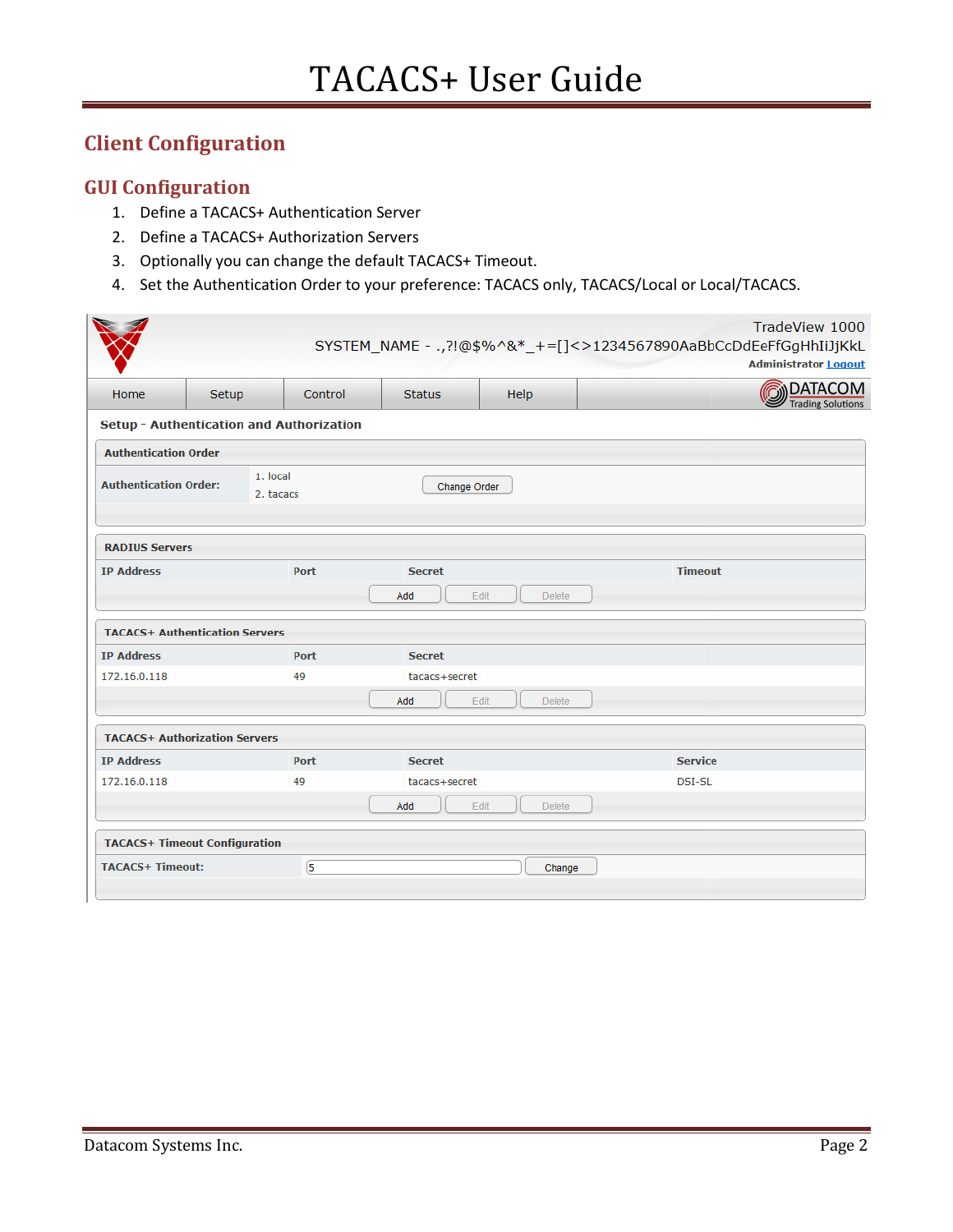## CLI Configuration

- 1. Add the TACACS+ Server using the IP:Port and the defined TACACS+ Secret. eg. ADD TACACS LOGIN 172.16.0.118:49 tacacs+secret
- 2. Add the TACACS+ user rights as defined on the TACACS+ Server eg. ADD TACACS RIGHTS 172.16.0.118:49 tacacs+secret DSI-SL
- 3. Set Authentication order selecting whether to attempt TACACS or LOCAL authentication first.

SE AU OR LO (Authenticate locally)

SE AU OR TA (Authenticate using Tacacs only)

SE AU OR LO TA (Attempt local authentication. If fails, attempt Tacacs authentication) SE AU OR TA LO (Attempt Tacas authentication, if NONE of the Tacacs servers respond, attempt local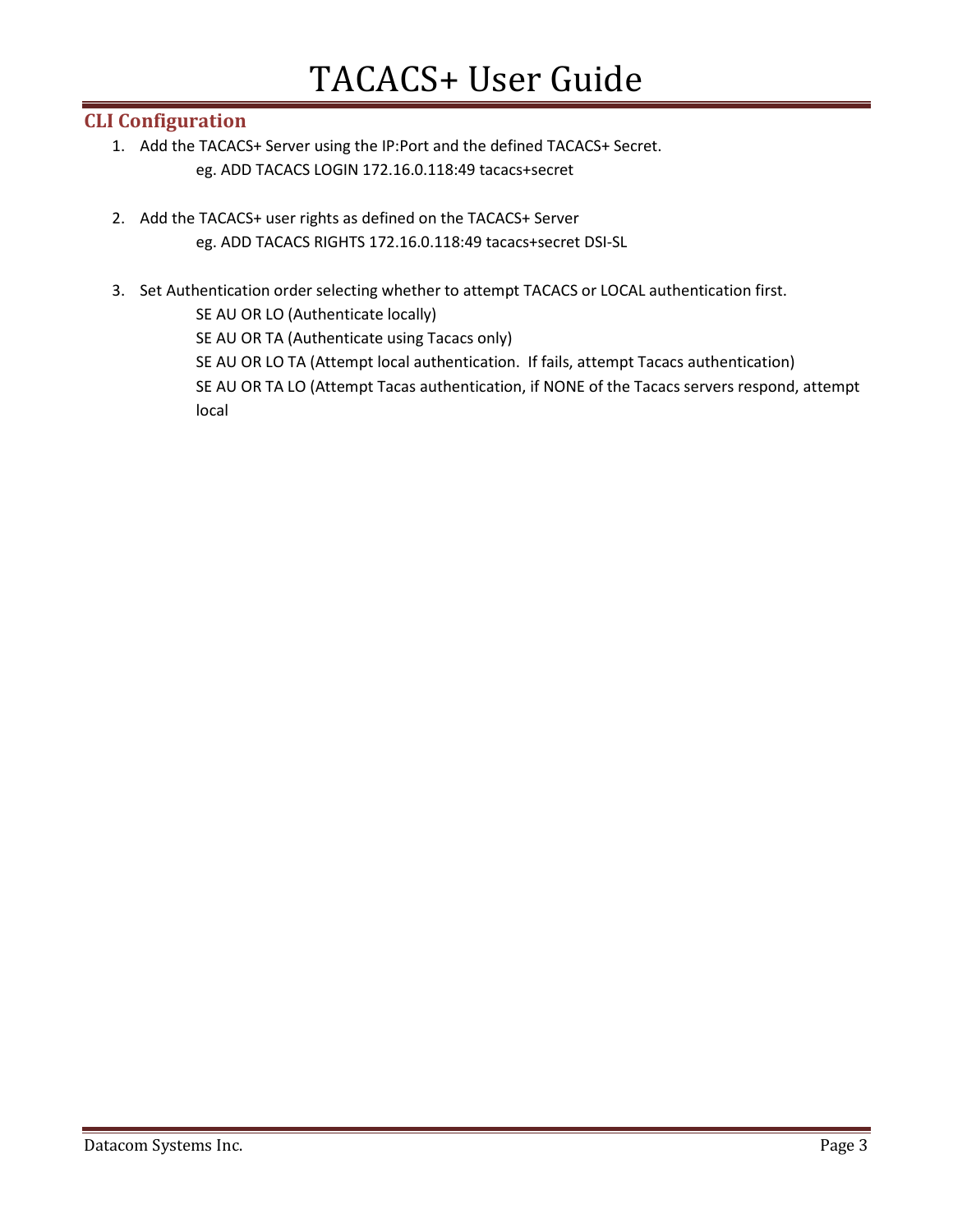# TACACS+ User Guide User Guide

# TACACS+ Server Configuration

The DSI right is represented as one of the known right names as identified in the TACACS+ Dictionary. This "right" must be set to an integer value of : "right" must be set to an integer value of :

87 for Full Access

82 for Read-only access.

78 for No Access

The default is No Access. Consequently, if a particular right is not to be either Full or Read-Only access, do not include the right in the Authorization Service. Add a TACACS+ Authorization Server (RIGHTS) using the known TACACS+ IP address, the shared secret, and the authorization service name created for you on the TACACS+<br>authorization server. (NOTE: The Authorization server can be different than the Authentication server.) authorization server. (NOTE: The Authorization server can be different than the Authentication server.) a TACACS+ Authorization Server (RIGHTS) using the known<br>prization service name created for you on the TACACS+<br>er can be different than the Authentication server.)<br>ACS+ Server . The Examples bellow are for TACACS.net

NOTE : The server settings are dependent on the TACACS+ Server . The Examples bellow are server.

### 1. Define the Clients Client Group



#### 2. Define the Users and the User Group

| 甴  | <usergroup></usergroup>                                          |                    |  |  |  |  |  |
|----|------------------------------------------------------------------|--------------------|--|--|--|--|--|
|    | <name>OA Testing</name>                                          |                    |  |  |  |  |  |
|    | <authenticationtype>File</authenticationtype>                    |                    |  |  |  |  |  |
|    | <users></users>                                                  |                    |  |  |  |  |  |
| 皇吉 | <user></user>                                                    |                    |  |  |  |  |  |
|    | <name>Username</name>                                            |                    |  |  |  |  |  |
|    | <loginpassword cleartext="Password#123" des=""> </loginpassword> |                    |  |  |  |  |  |
|    | <enablepassword cleartext="" des=""></enablepassword>            |                    |  |  |  |  |  |
|    | <chappassword cleartext="" des=""> </chappassword>               |                    |  |  |  |  |  |
|    | <outboundpassword cleartext="" des=""> </outboundpassword>       | authentication xml |  |  |  |  |  |
|    |                                                                  |                    |  |  |  |  |  |
|    | <user></user>                                                    |                    |  |  |  |  |  |
|    | <name>UserTACACS</name>                                          |                    |  |  |  |  |  |
|    | <loginpassword cleartext="Password#123" des=""> </loginpassword> |                    |  |  |  |  |  |
|    | <enablepassword cleartext="" des=""></enablepassword>            |                    |  |  |  |  |  |
|    | <chappassword cleartext="" des=""> </chappassword>               |                    |  |  |  |  |  |
|    | <outboundpassword cleartext="" des=""> </outboundpassword>       |                    |  |  |  |  |  |
|    |                                                                  |                    |  |  |  |  |  |
|    |                                                                  |                    |  |  |  |  |  |
|    |                                                                  |                    |  |  |  |  |  |
|    | //HearCrouns                                                     |                    |  |  |  |  |  |